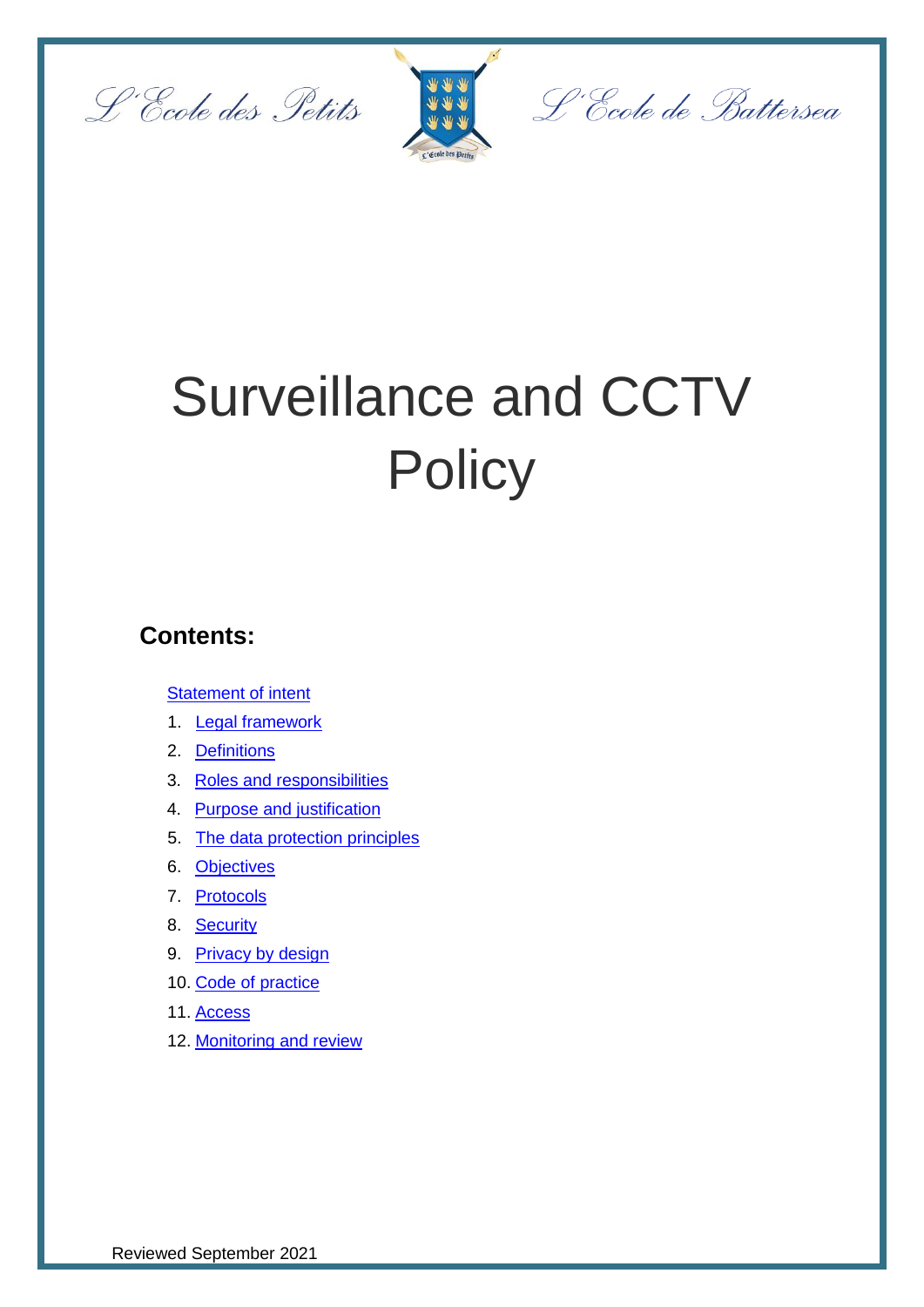### <span id="page-1-0"></span>**Statement of intent**

At L'Ecole des Petits & L'Ecole de Battersea (The School), we take our responsibility towards the safety of staff, visitors and pupils very seriously. To that end, we use surveillance cameras to monitor any instances of aggression or physical damage to our school and its members.

The purpose of this policy is to manage and regulate the use of the surveillance and CCTV systems at the school and ensure that:

- We comply with the GDPR, effective 25 May 2018.
- The images that are captured are usable for the purposes we require them for.
- We reassure those persons whose images are being captured, that the images are being handled in accordance with data protection legislation.

This policy covers the use of surveillance and CCTV systems which capture moving and still images of people who could be identified, as well as information relating to individuals for any of the following purposes:

- Observing what an individual is doing
- Taking action to prevent a crime
- Using images of individuals that could affect their privacy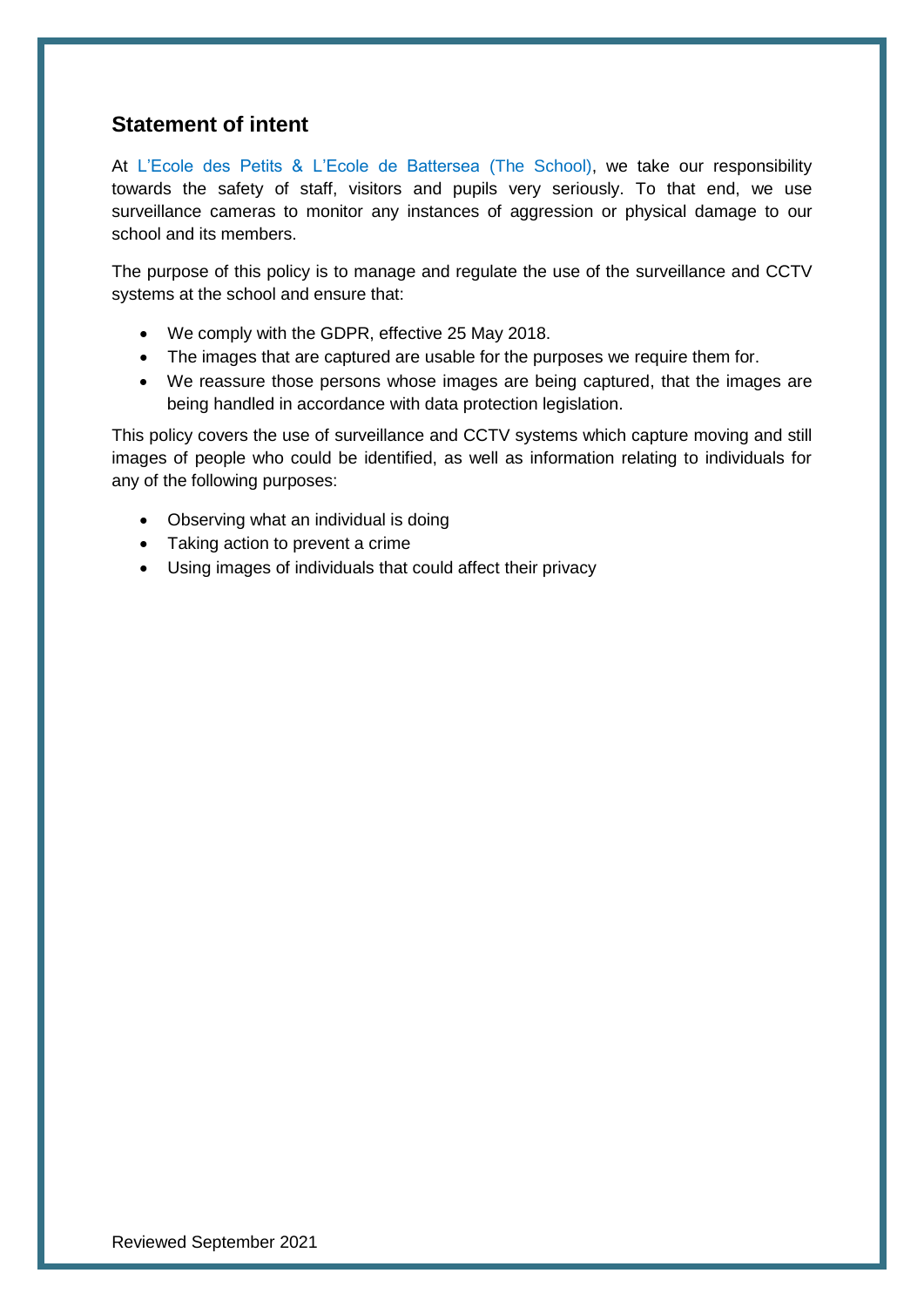#### <span id="page-2-0"></span>**1. Legal framework**

- 1.1. This policy has due regard to legislation including, but not limited to, the following:
	- The Regulation of Investigatory Powers Act 2000
	- The Protection of Freedoms Act 2012
	- The General Data Protection Regulation
	- The Freedom of Information Act 2000
	- The Education (Pupil Information) (England) Regulations 2005 (as amended in 2016)
	- The Freedom of Information and Data Protection (Appropriate Limit and Fees) Regulations 2004
	- The School Standards and Framework Act 1998
	- The Children Act 1989
	- The Children Act 2004
	- The Equality Act 2010
- 1.2. This policy has been created with regard to the following statutory and nonstatutory guidance:
	- Home Office (2013) 'The Surveillance Camera Code of Practice'
	- ICO (2017) 'Overview of the General Data Protection Regulation (GDPR)'
	- ICO (2017) 'Preparing for the General Data Protection Regulation (GDPR) 12 steps to take now'
	- ICO (2017) 'In the picture: A data protection code of practice for surveillance cameras and personal information'
- 1.3. This policy operates in conjunction with the following school policies:
	- Photography and Videos at School Policy
	- **E-security Policy**
	- Freedom of Information Policy
	- GDPR Data Protection Policy

#### <span id="page-2-1"></span>**2. Definitions**

- For the purpose of this policy a set of definitions will be outlined, in accordance with the surveillance code of conduct:
	- **Surveillance** monitoring the movements and behaviour of individuals; this can include video, audio or live footage. For the purpose of this policy, only video and audio footage will be applicable.
	- **Overt surveillance** any use of surveillance for which authority does not fall under the Regulation of Investigatory Powers Act 2000.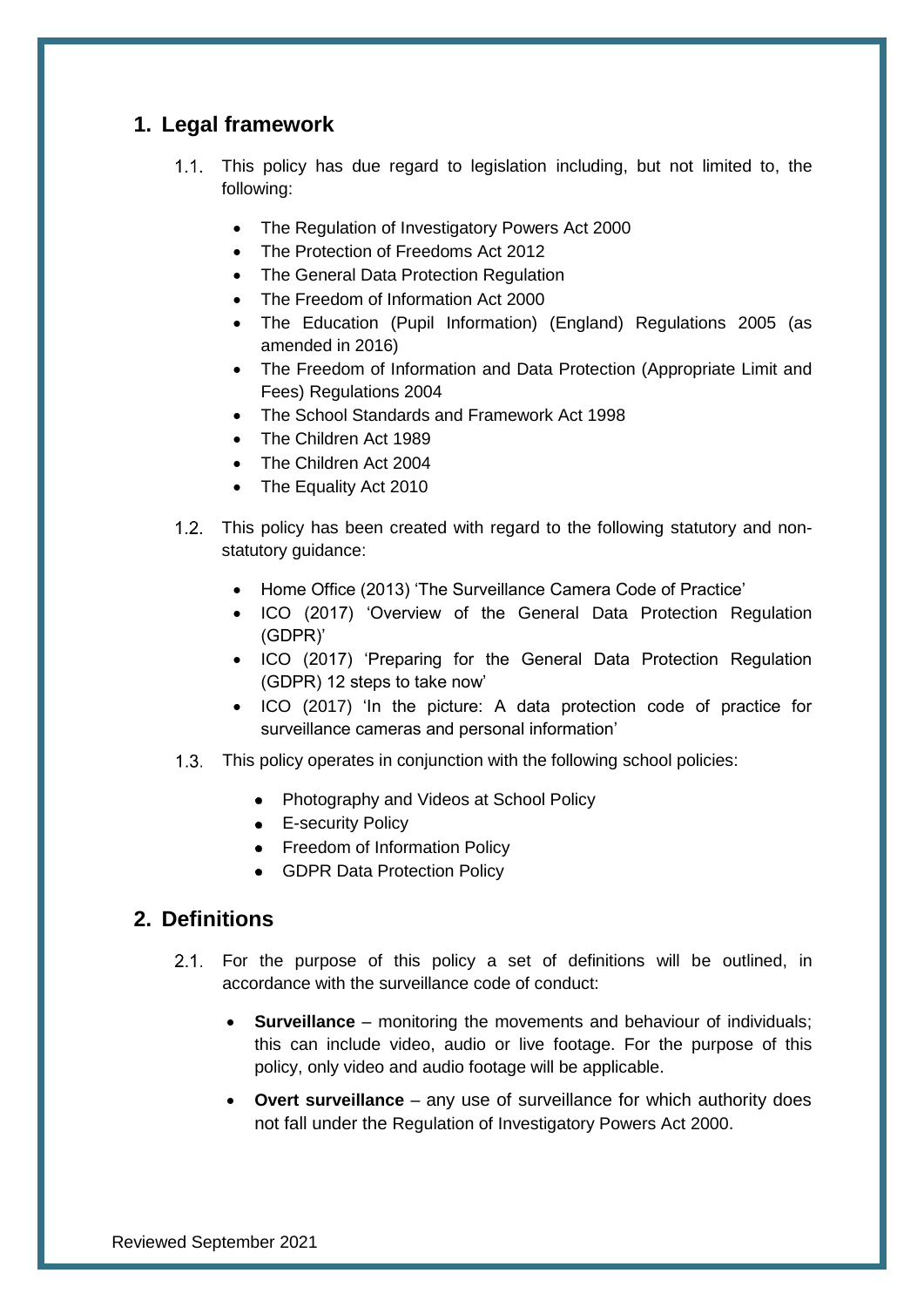- **Covert surveillance** any use of surveillance which is intentionally not shared with the subjects it is recording. Subjects will not be informed of such surveillance.
- 2.2. The School does not condone the use of covert surveillance when monitoring the school's staff, pupils and/or volunteers. Covert surveillance will only be operable in extreme circumstances.
- Any overt surveillance footage will be clearly signposted around the school.

#### <span id="page-3-0"></span>**3. Roles and responsibilities**

- 3.1. The role of the data protection officer (DPO) includes:
	- Dealing with freedom of information requests and subject access requests (SAR) in line with legislation, including the Freedom of Information Act 2000.
	- Ensuring that all data controllers at the school handle and process surveillance and CCTV footage in accordance with data protection legislation.
	- Ensuring that surveillance and CCTV footage is obtained in line with legal requirements.
	- Ensuring consent is clear, positive and unambiguous. Pre-ticked boxes and answers inferred from silence are non-compliant with the GDPR.
	- Ensuring that surveillance and CCTV footage is destroyed in line with legal requirements when it falls outside of its retention period.
	- Keeping comprehensive and accurate records of all data processing activities, including surveillance and CCTV footage, detailing the purpose of the activity.
	- Informing data subjects of how their data captured in surveillance and CCTV footage will be used by the school, their rights for the data to be destroyed and the measures implemented by the school to protect individuals' personal information.
	- Preparing reports and management information on the school's level of risk related to data protection and processing performance.
	- Reporting to the highest management level of the school, e.g. the governing board.
	- Abiding by confidentiality requirements in relation to the duties undertaken while in the role.
	- Perform a data protection impact assessment (DPIA) for the installation of any new cameras to be installed.
- The School, as the corporate body, is the data controller. The Directors of The School, therefore, has overall responsibility for ensuring that records are maintained, including security and access arrangements in accordance with regulations.
- 3.3. The Data Protection Officer deals with the day-to-day matters relating to data protection and thus, for the benefit of this policy will act as the data controller.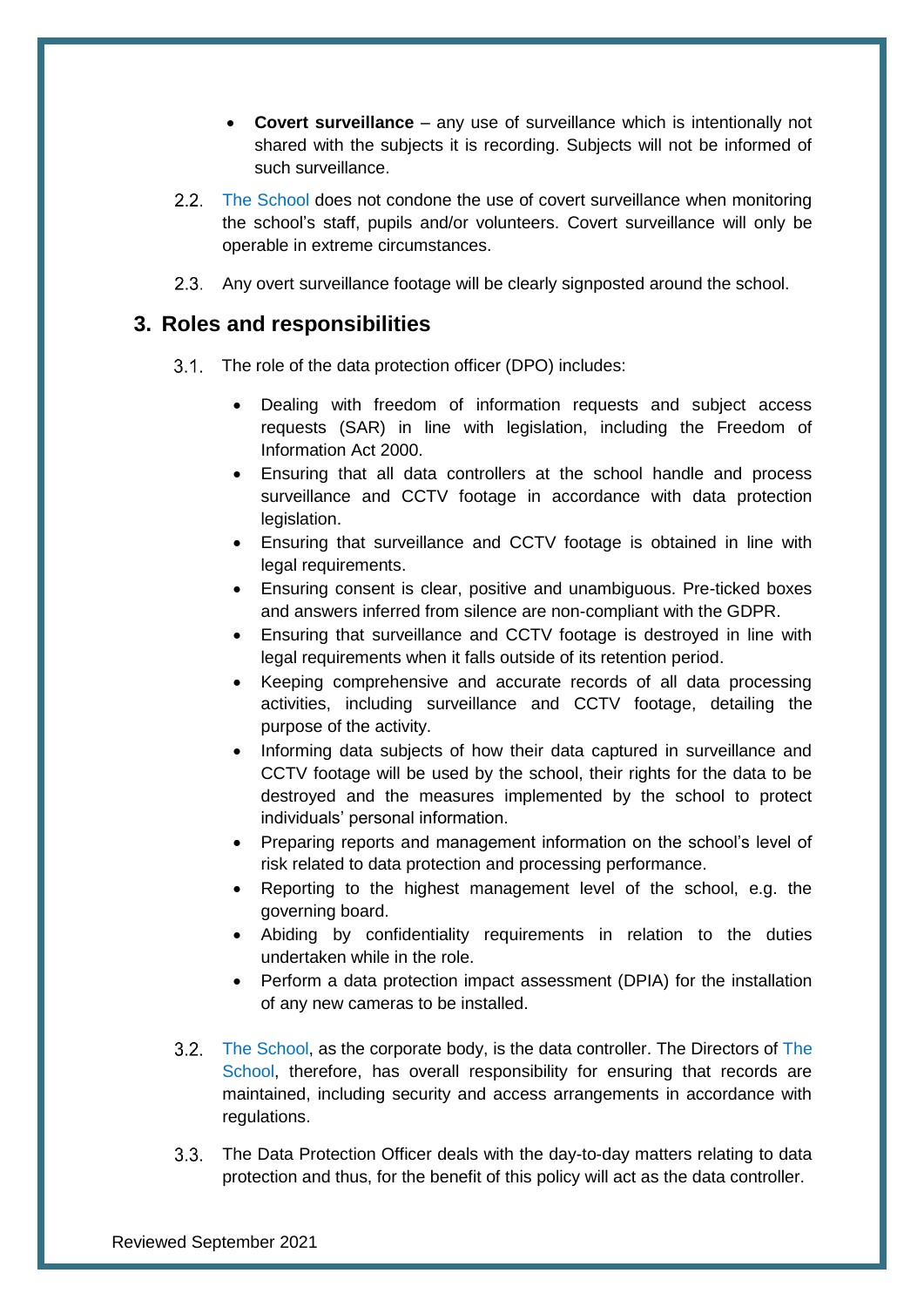3.4. The role of the data controller includes:

- Processing surveillance and CCTV footage legally and fairly.
- Collecting surveillance and CCTV footage for legitimate reasons and ensuring that it is used accordingly.
- Collecting surveillance and CCTV footage that is relevant, adequate and not excessive in relation to the reason for its collection.
- Ensuring that any surveillance and CCTV footage identifying an individual is not kept for longer than is necessary.
- Protecting footage containing personal data against accidental, unlawful destruction, alteration and disclosure – especially when processing over networks.
- 3.5. The role of the Principal includes:
	- Meeting with the DPO to decide where CCTV is needed to justify its means.
	- Conferring with the DPO with regard to the lawful processing of the surveillance and CCTV footage.
	- Reviewing the Surveillance and CCTV Policy to ensure it is compliant with current legislation.
	- Monitoring legislation to ensure the school is using surveillance fairly and lawfully.
	- Communicating any changes to legislation with all members of staff.

#### <span id="page-4-0"></span>**4. Purpose and justification**

- 4.1. The school will only use surveillance cameras for the safety and security of the school and its staff, pupils and visitors.
- 4.2. Surveillance will be used as a deterrent for violent behaviour and damage to the school.
- The school will only conduct surveillance as a deterrent and under no circumstances will the surveillance and the CCTV cameras be present in school classrooms or any changing facility.
- 4.4. If the surveillance and CCTV systems fulfil their purpose and are no longer required the school will deactivate them.

#### <span id="page-4-1"></span>**5. The data protection principles**

- 5.1. Data collected from surveillance and CCTV will be:
	- Processed lawfully, fairly and in a transparent manner in relation to individuals.
	- Collected for specified, explicit and legitimate purposes and not further processed in a manner that is incompatible with those purposes; further processing for archiving purposes in the public interest, scientific or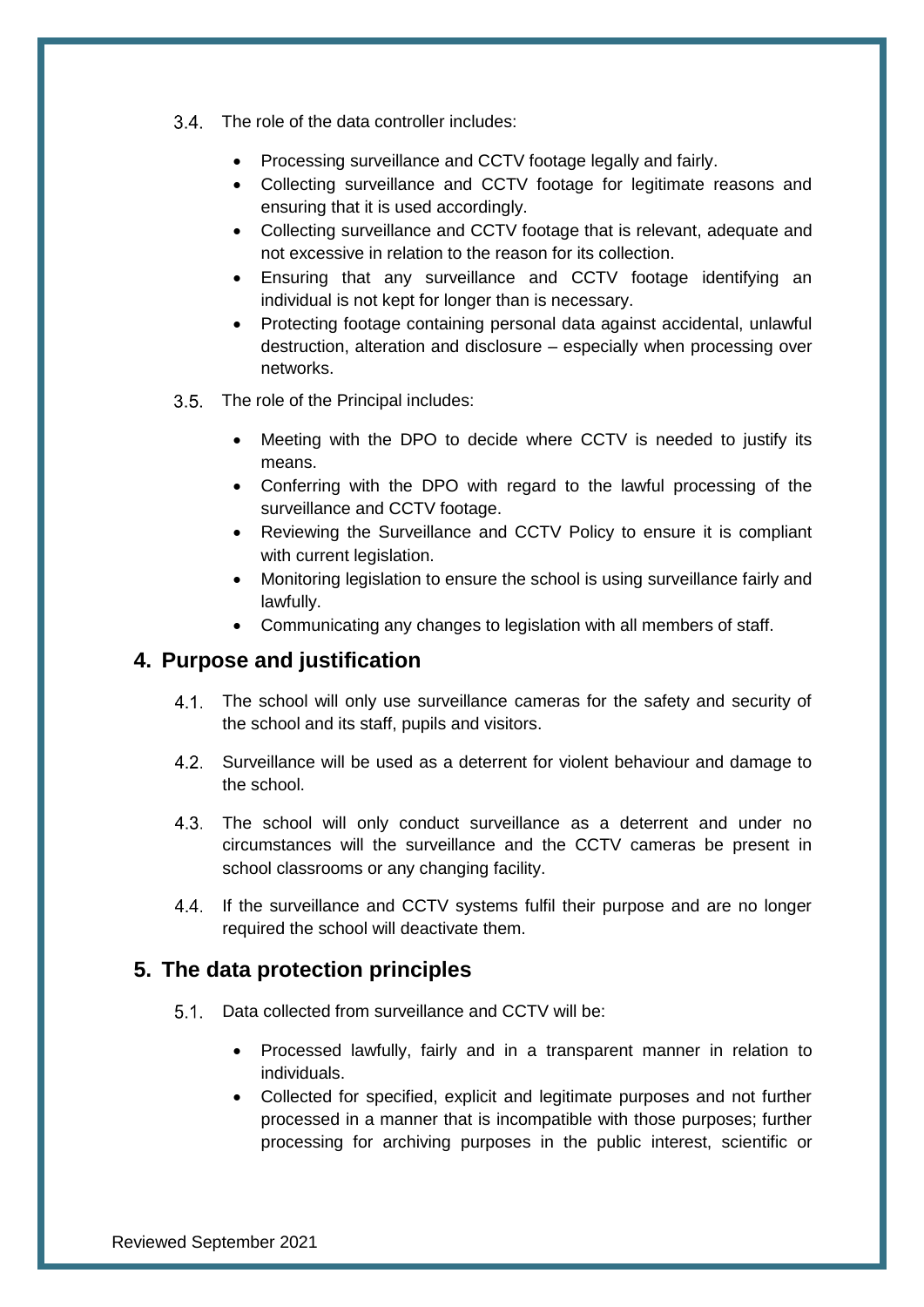historical research purposes or statistical purposes shall not be considered to be incompatible with the initial purposes.

- Adequate, relevant and limited to what is necessary in relation to the purposes for which they are processed.
- Accurate and, where necessary, kept up-to-date; every reasonable step will be taken to ensure that personal data that are inaccurate, having regard to the purposes for which they are processed, are erased or rectified without delay.
- Kept in a form which permits identification of data subjects for no longer than is necessary for the purposes for which the personal data are processed; personal data may be stored for longer periods, insofar as the personal data will be processed solely for archiving purposes in the public interest, scientific or historical research purposes or statistical purposes, subject to implementation of the appropriate technical and organisational measures required by the GDPR in order to safeguard the rights and freedoms of individuals.
- Processed in a manner that ensures appropriate security of the personal data, including protection against unauthorised or unlawful processing and against accidental loss, destruction or damage, using appropriate technical or organisational measures.

#### <span id="page-5-0"></span>**6. Objectives**

6.1. The surveillance system will be used to:

- Maintain a safe environment.
- Ensure the welfare of pupils, staff and visitors.
- Deter criminal acts against persons and property.
- Assist the police in identifying persons who have committed an offence.

#### <span id="page-5-1"></span>**7. Protocols**

- 7.1. The surveillance system will be registered with the ICO in line with data protection legislation.
- 7.2. The surveillance system is a closed digital system which does not record audio.
- 7.3. Warning signs have been placed throughout the premises where the surveillance system is active, as mandated by the ICO's Code of Practice.
- The surveillance system has been designed for maximum effectiveness and efficiency; however, the school cannot guarantee that every incident will be detected or covered and 'blind spots' may exist.
- The surveillance system will not be trained on individuals unless an immediate response to an incident is required.
- 7.6. The surveillance system will not be trained on private vehicles or property outside the perimeter of the school.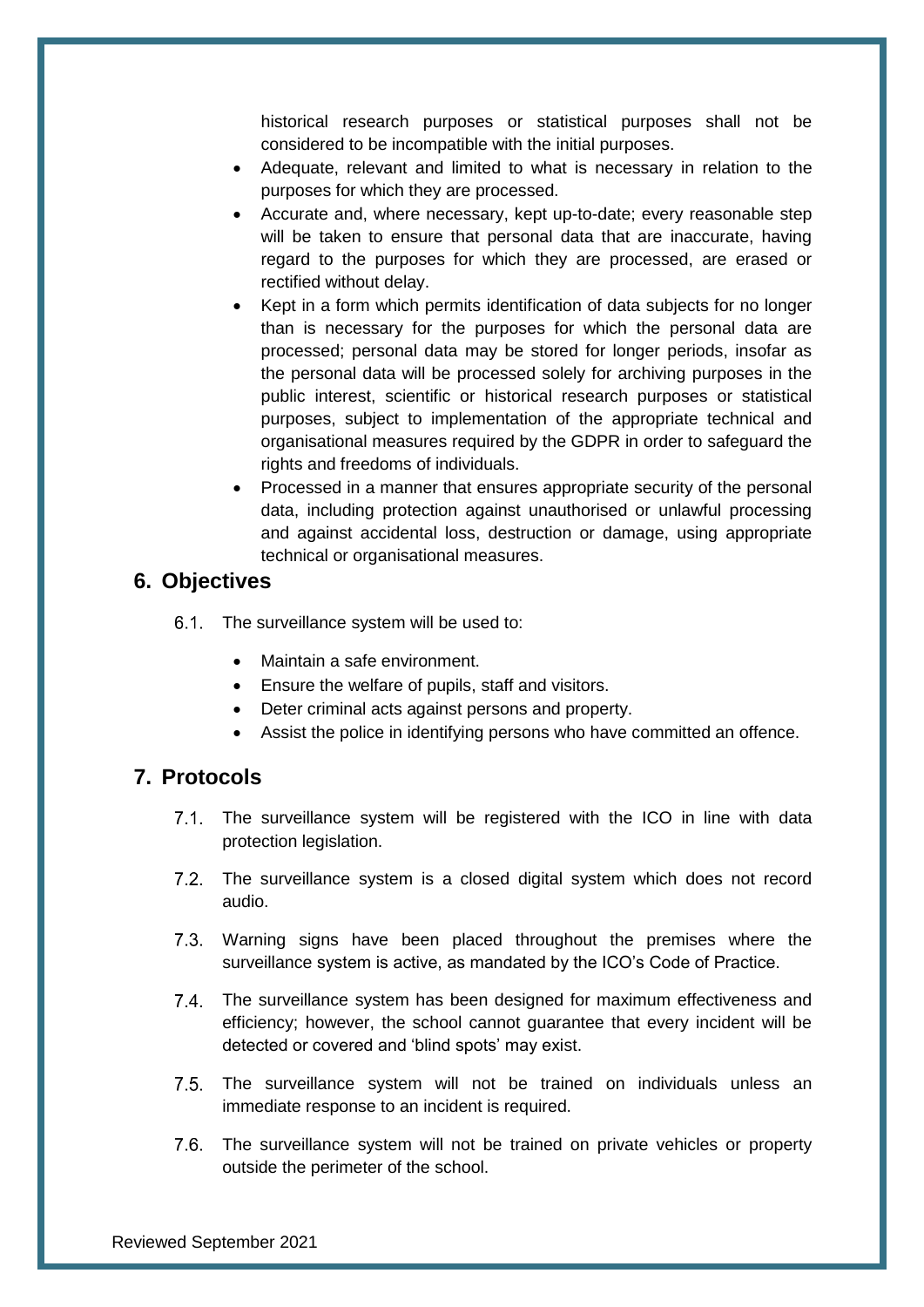#### <span id="page-6-0"></span>**8. Security**

- Access to the surveillance system, software and data will be strictly limited to authorised operators and will be password protected.
- 8.2. The school's authorised CCTV system operators are:
	- F.Brisset, Principal.
	- D.Beylefeld, DPO.
	- M.Cooper, IT Manager.
	- N.Preston, Bursar
- $8.3.$ The main control facility is kept secure and locked when not in use.
- 8.4. If in exceptional circumstances, covert surveillance is planned, or has taken place, copies of the Home Office's [authorisation forms](https://www.gov.uk/government/publications/application-for-use-of-directed-surveillance) will be completed and retained.
- Surveillance and CCTV systems will be tested for security flaws once a term to ensure that they are being properly maintained at all times.
- 8.6. Surveillance and CCTV systems will not be intrusive.
- 8.7. The DPO and Principal will decide when to record footage, e.g. a continuous loop outside the school grounds to deter intruders.
- Any unnecessary footage captured will be securely deleted from the school system.
- Each system will have a separate audio and visual system that can be run independently of one another. Audio CCTV will only be used in the case of deterring aggressive or inappropriate behaviour.
- 8.10. Any cameras that present faults will be repaired immediately as to avoid any risk of a data breach.
- 8.11. Visual display monitors are located in the main office and the Principal's office.

#### <span id="page-6-1"></span>**9. Privacy by design**

- 9.1. The use of any new surveillance cameras and CCTV will be critically analysed using a DPIA, in consultation with the DPO.
- 9.2. A DPIA will be carried out prior to the installation of any additional surveillance and CCTV system.
- 9.3. If the DPIA reveals any potential security risks or other data protection issues, the school will ensure they have provisions in place to overcome these issues.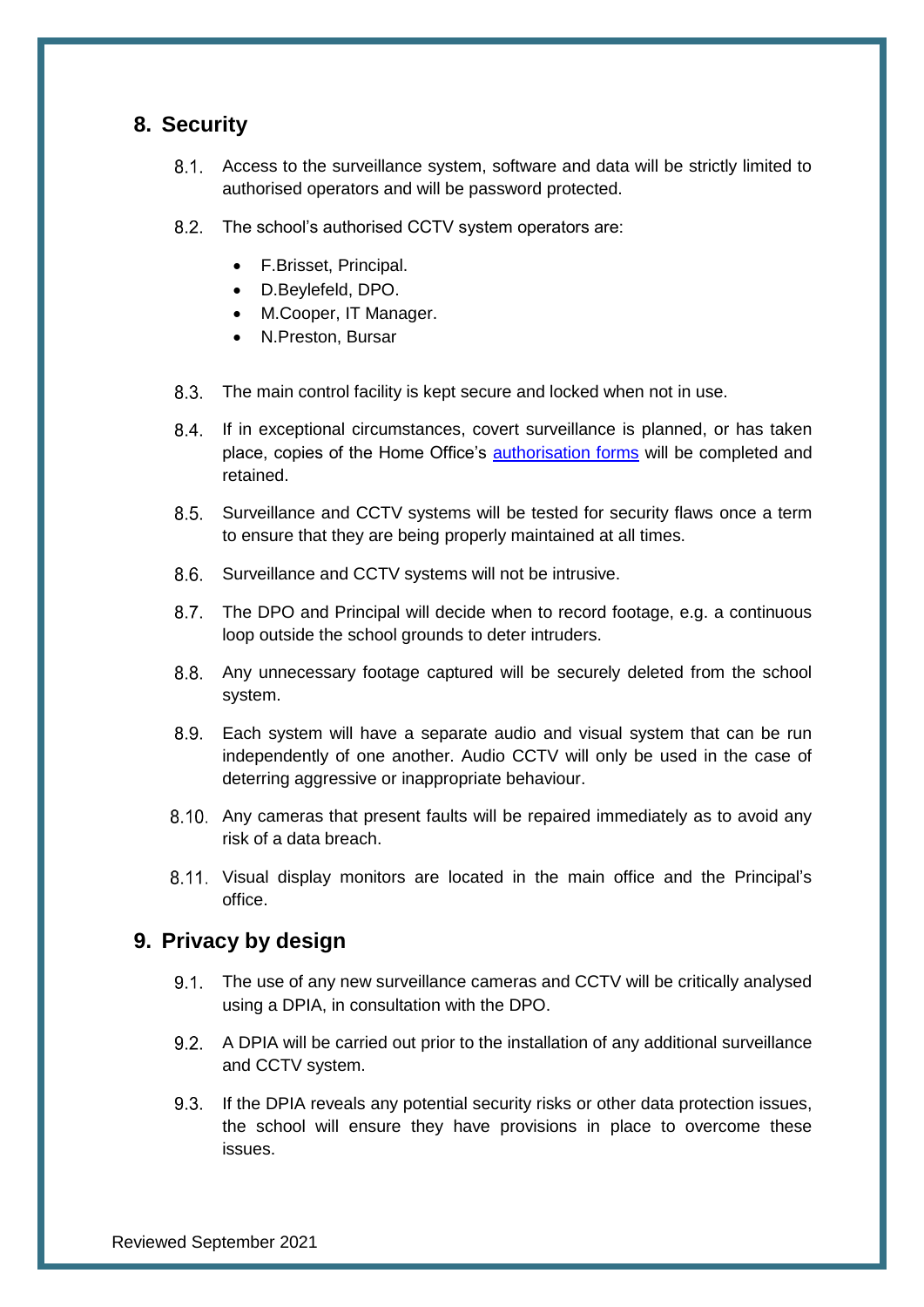- Where the school identifies a high risk to an individual's interests, and it cannot be overcome, the school will consult the ICO before they use CCTV, and the school will act on the ICO's advice.
- The school will ensure that the installation of the surveillance and CCTV systems will always justify its means.
- 9.6. If the use of a surveillance and CCTV system is too privacy intrusive, the school will seek alternative provision.

#### <span id="page-7-0"></span>**10. Code of practice**

- The school understands that recording images of identifiable individuals constitutes as processing personal information, so it is done in line with data protection principles.
- The school notifies all pupils, staff and visitors of the purpose for collecting surveillance data via notice boards, letters and emails.
- 10.3. CCTV cameras are only placed where they do not intrude on anyone's privacy and are necessary to fulfil their purpose.
- 10.4. All surveillance footage will be kept for 3 weeks for security purposes; the Principal and the data controller are responsible for keeping the records secure and allowing access.
- 10.5. The school has a surveillance system for the purpose of the prevention and detection of crime and the promotion of the health, safety and welfare of staff, pupils and visitors.
- 10.6. The surveillance and CCTV system is owned by the school and images from the system are strictly controlled and monitored by authorised personnel only.
- 10.7. The school will ensure that the surveillance and CCTV system is used to create a safer environment for staff, pupils and visitors to the school, and to ensure that its operation is consistent with the obligations outlined in data protection legislation. The policy is available from the school's website.
- 10.8. The surveillance and CCTV system will:
	- Be designed to take into account its effect on individuals and their privacy and personal data.
	- Be transparent and include a contact point, the DPO, through which people can access information and submit complaints.
	- Have clear responsibility and accountability procedures for images and information collected, held and used.
	- Have defined policies and procedures in place which are communicated throughout the school.
	- Only keep images and information for as long as required.
	- Restrict access to retained images and information with clear rules on who can gain access.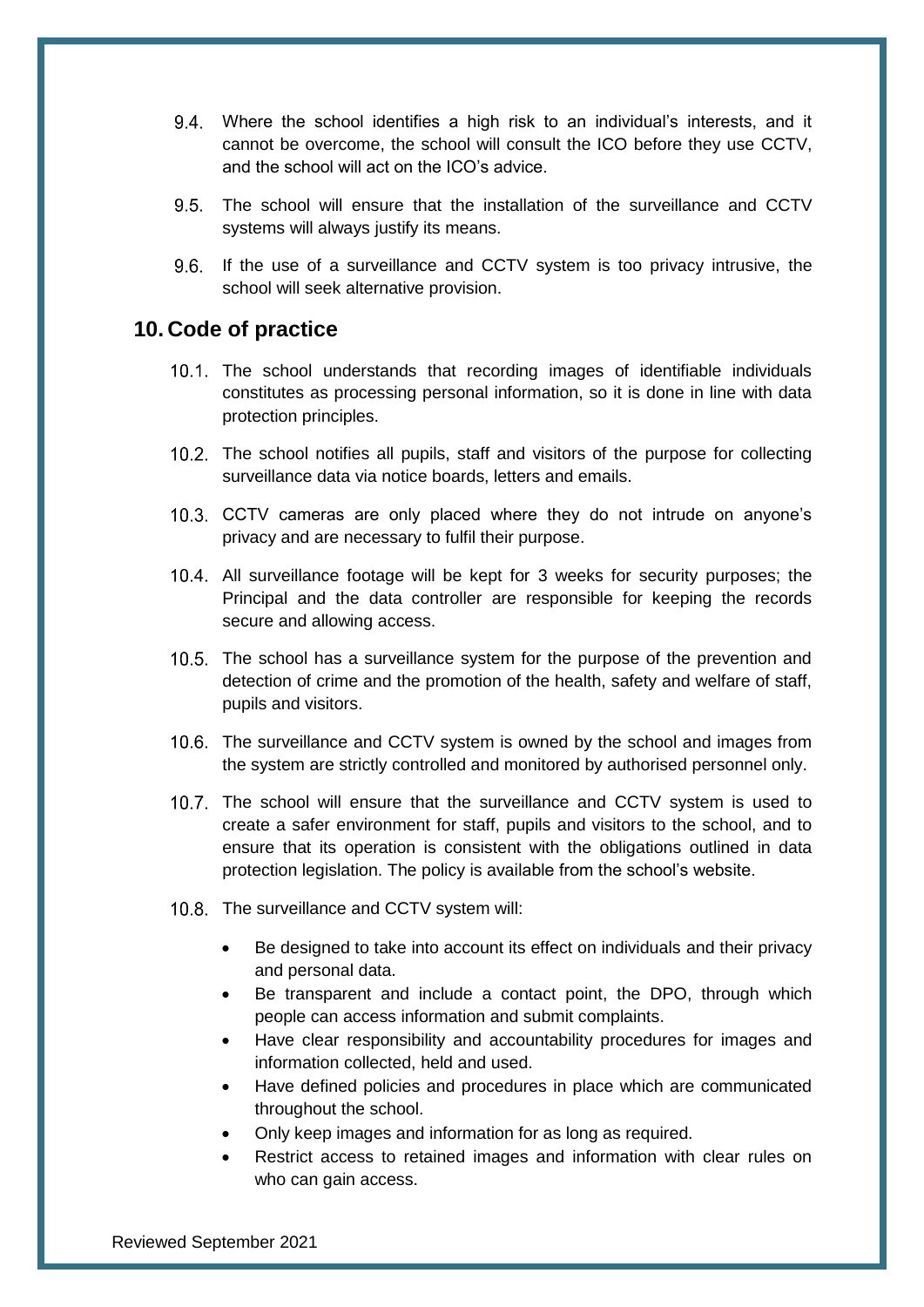- Consider all operational, technical and competency standards, relevant to the surveillance and CCTV system and its purpose, and work to meet and maintain those standards in accordance with the law.
- Be subject to stringent security measures to safeguard against unauthorised access.
- Be regularly reviewed and audited to ensure that policies and standards are maintained.
- Only be used for the purposes for which it is intended, including supporting public safety, the protection of pupils, staff and volunteers, and law enforcement.
- 10.9. Be accurate and well maintained to ensure information is up-to-date.

#### <span id="page-8-0"></span>**11. Access**

- 11.1. Under the GDPR, individuals have the right to obtain confirmation that their personal information is being processed.
- 11.2. All disks containing images belong to and remain the property of, the school.
- 11.3. Individuals have the right to submit a SAR to gain access to their personal data in order to verify the lawfulness of the processing.
- 11.4. The school will verify the identity of the person making the request before any information is supplied.
- 11.5. A copy of the information will be supplied to the individual free of charge; however, the school may impose a 'reasonable fee' to comply with requests for further copies of the same information.
- 11.6. Where a SAR has been made electronically, the information will be provided in a commonly used electronic format.
- 11.7. Requests by persons outside the school for viewing or copying disks, or obtaining digital recordings, will be assessed by the Principal, who will consult the DPO, on a case-by-case basis with close regard to data protection and freedom of information legislation.
- 11.8. Where a request is manifestly unfounded, excessive or repetitive, a reasonable fee will be charged.
- 11.9. All fees will be based on the administrative cost of providing the information.
- 11.10. All requests will be responded to without delay and at the latest, within one month of receipt.
- 11.11. In the event of numerous or complex requests, the period of compliance will be extended by a further two months. The individual will be informed of this extension and will receive an explanation of why the extension is necessary, within one month of the receipt of the request.